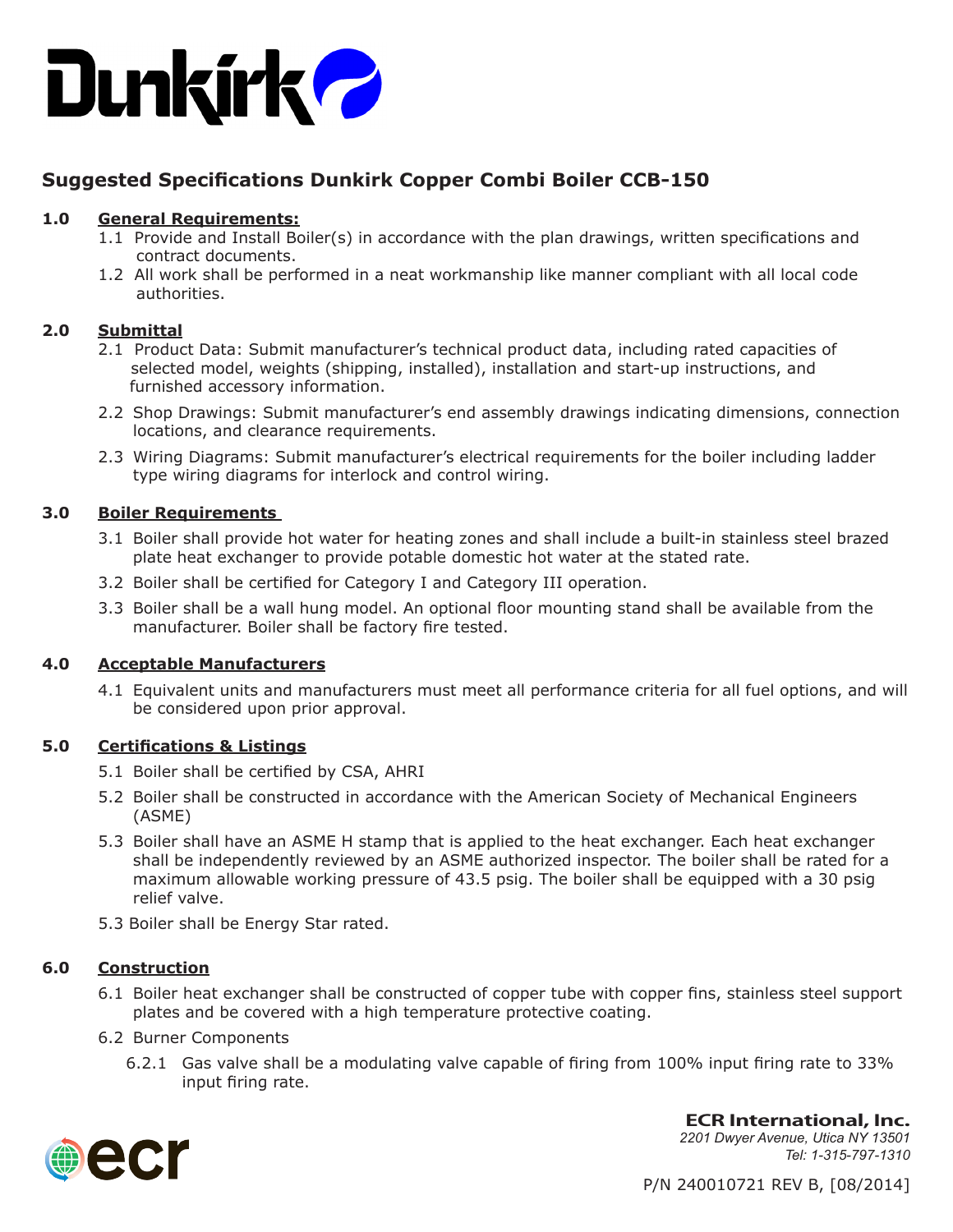

- 6.2.2 Inducer draft blower shall be variable speed and controlled by a PCB that uses an air pressure transducer to vary the induced draft blower speed.
- 6.2.3 Burners and manifold shall be constructed of stainless steel.
- 6.2.4 Ignition system shall be direct spark single rod flame sensing.
- 6.2.5 Boiler shall include an internal stainless steel brazed plate heat exchanger for potable hot water and an automatic 3 way diverting valve to allow Domestic Hot Water Priority operation.
- 6.2.6 Boiler shall include an internal pressure activated bypass loop to eliminate the need for primary secondary piping.
- 6.2.7 Boiler shall include an internal factory installed and wired circulator pump.
- 6.2.8 Boiler can connect directly to heating systems of 8ft. head or less without an external circulating pump.

#### **7.0 Control System**

- 7.1 Control system shall be PCB integral controller with an LCD digital display that also includes graphical interface.
	- Control will sense supply water temperature and adjust firing rate of the boiler to deliver amount of heat needed.
	- Control will sense and display supply water temperature and indicate by icon when boiler is in central heating or domestic water mode.
	- Control will have Economy/Comfort mode. Comfort mode will maintain brazed plate heat exchanger at between 104°F to 140°F to speed DHW delivery.
	- Control can accept wired Outdoor Air sensor and have field selectable reset curves.
	- Control shall continuously monitor boiler during operation and standby modes. Control shall operate in such a manor to receive input data from dual temperature sensor, air pressure transducer, and outdoor air temperature sensors when used to adjust modulation rate accordingly.
	- Control can power and accept input from field supplied LWCO device.

# **8.0 Combustion Air And Flue Vent Exhaust**

- 8.1 The boiler shall be either Category I or Category III vented with materials compatible with those standards, and installed as per the manufacturer's written instruction, plan drawings and all applicable code authorities.
- 8.2 The flue gas exhaust shall connect directly to the boiler at the location labeled.
- 8.3 For Category III applications boiler shall be capable of venting 65ft equivalent length in 3" stainless pipe.



**ECR International, Inc.** *2201 Dwyer Avenue, Utica NY 13501 Tel: 1-315-797-1310*

P/N 240010721 REV B, [08/2014]